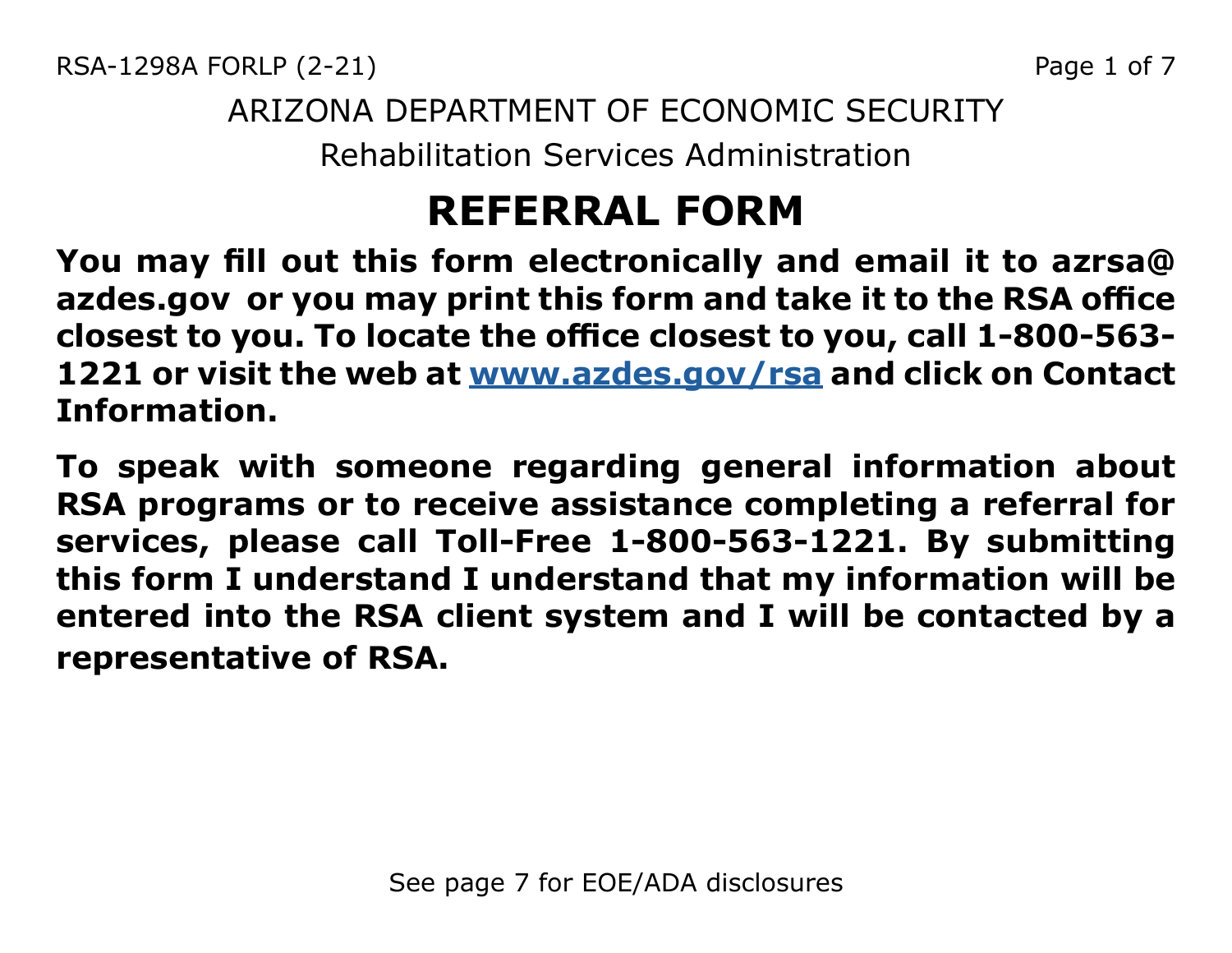# **INDIVIDUAL BEING REFERRED**

| <b>First Name:</b> ___________________________________                                                                             | <b>Middle Initial ______</b> |
|------------------------------------------------------------------------------------------------------------------------------------|------------------------------|
|                                                                                                                                    |                              |
|                                                                                                                                    |                              |
|                                                                                                                                    |                              |
|                                                                                                                                    |                              |
| Home Phone Number<br>Management Annual Communication of the Management Annual Communication of the Management Annual Communication |                              |
|                                                                                                                                    |                              |
|                                                                                                                                    |                              |
|                                                                                                                                    |                              |
|                                                                                                                                    |                              |
|                                                                                                                                    |                              |
|                                                                                                                                    |                              |
|                                                                                                                                    |                              |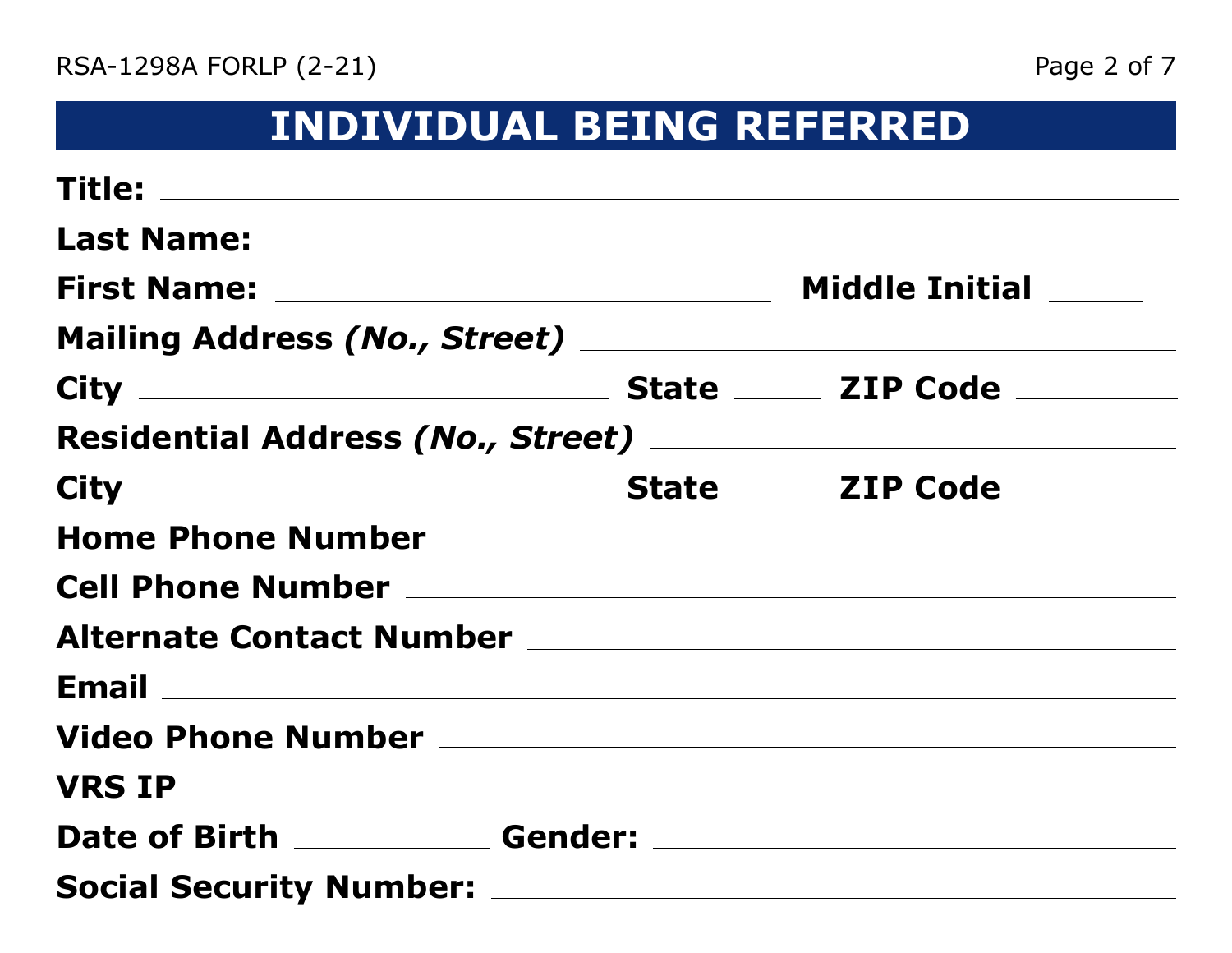# **PARENT/LEGAL GUARDIAN** *(IF APPLICABLE)*

| <b>Mailing Address (if different from above)</b> |  |
|--------------------------------------------------|--|
|                                                  |  |
|                                                  |  |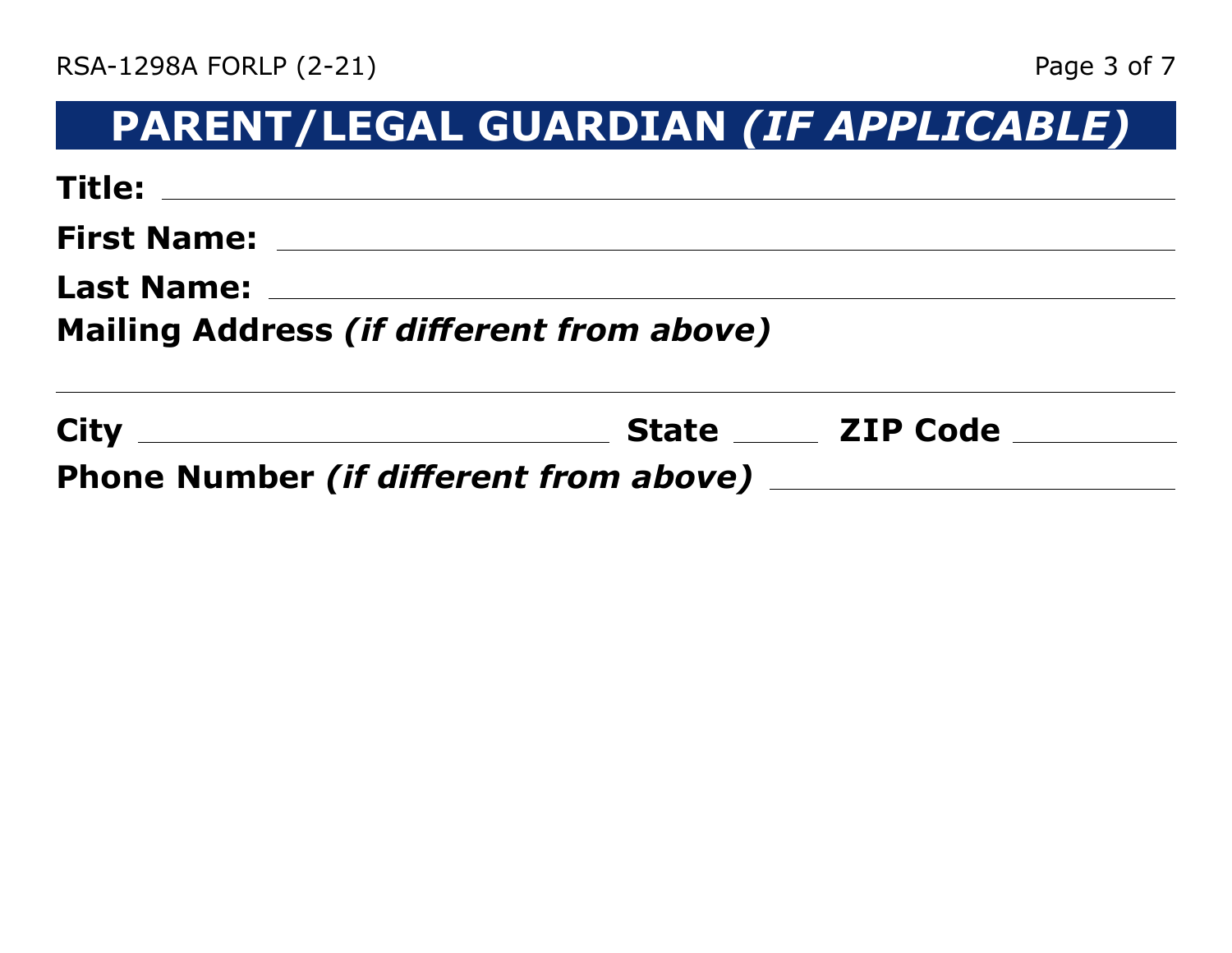| <b>RACE/ETHNICITY</b>                         | <b>TRAVEL</b><br><b>INFORMATION</b> | <b>WHAT</b><br><b>ACCOMMODATIONS</b><br><b>DO YOU NEED</b><br><b>FOR YOUR FIRST</b><br><b>APPOINTMENT?</b> |
|-----------------------------------------------|-------------------------------------|------------------------------------------------------------------------------------------------------------|
| <b>White</b>                                  | <b>Alone</b>                        | <b>Interpreter Services</b>                                                                                |
| <b>Black or</b><br><b>African American</b>    | <b>With a Sighted Guide</b>         | <b>ASL</b>                                                                                                 |
| Asian                                         | <b>With a Cane</b>                  | <b>Transliteration</b>                                                                                     |
| <b>Hispanic or Latino</b>                     | <b>With a Dog Guide</b>             | <b>CART</b>                                                                                                |
| <b>Native Hawaiian</b><br>or Pacific Islander | <b>At Night</b>                     | <b>Large Print Documents</b>                                                                               |
| <b>American Indian</b>                        | <b>During the Day</b>               | <b>Braille Documents</b>                                                                                   |
| or Alaska Native                              | <b>On Public Transportation</b>     | <b>Transportation Assistance</b>                                                                           |
| If checked:                                   | <b>With a Wheelchair</b>            | <b>Other-please list:</b>                                                                                  |
| <b>Tribal Affiliation:</b>                    | <b>With Assistive Devices</b>       |                                                                                                            |
|                                               | Other:                              |                                                                                                            |
|                                               |                                     |                                                                                                            |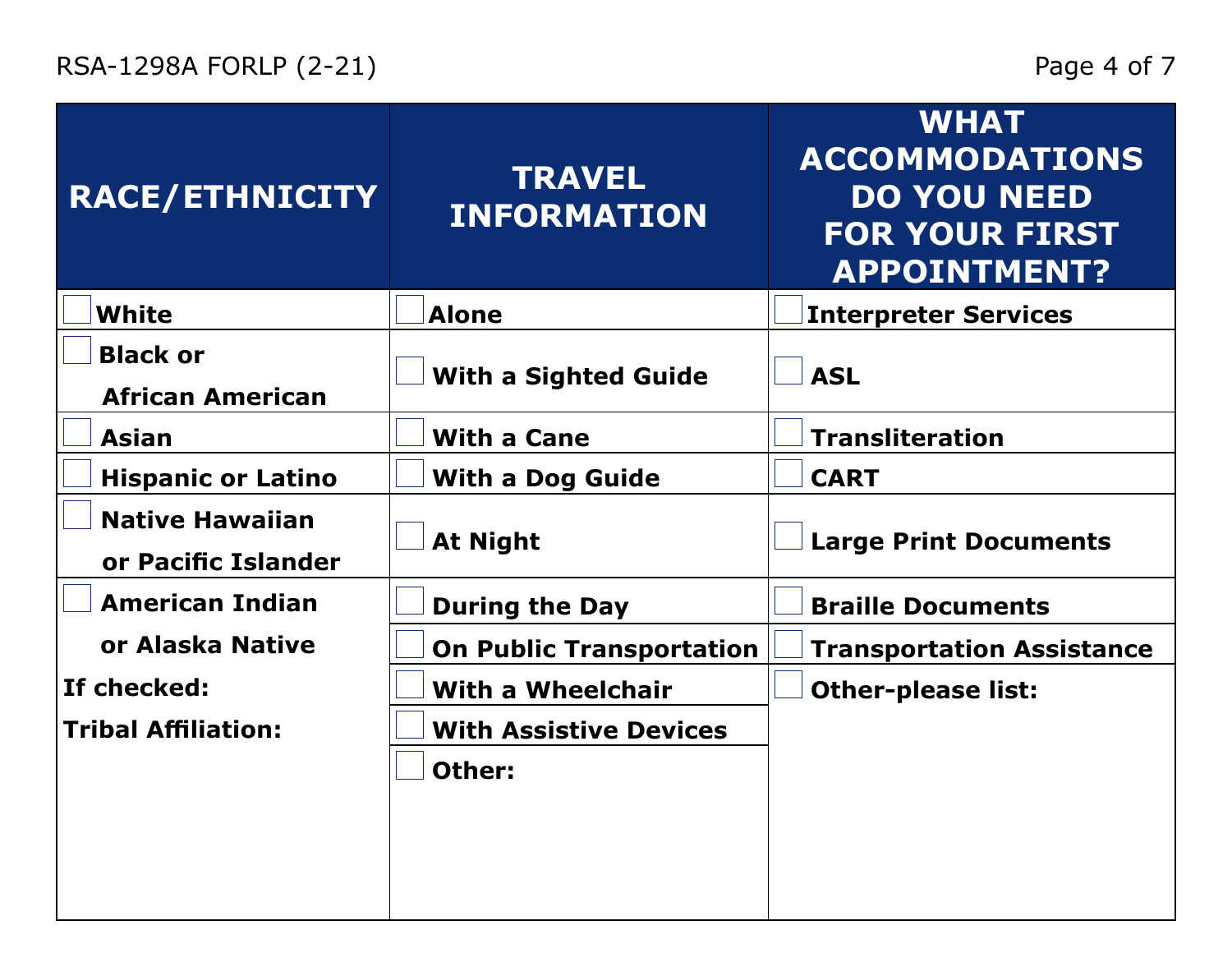## **PRIMARY LANGUAGE**

**Primary Language**

**Other Languages or Modes of Communication**

# **NAME OF REFERRAL SOURCE**

| How did you hear about us? $\_\_$                   |  |
|-----------------------------------------------------|--|
| $\Box$ Self-Referred                                |  |
| Do you have a DDD case worker? $\Box$ Yes $\Box$ No |  |
| If yes, what is the name of your case worker?       |  |
|                                                     |  |

**Do you receive services from a Behavioral Health Clinic? Yes**  $\Box$  **No** If yes, what is the name of your case manager?

**If yes, what is the name of your clinic?**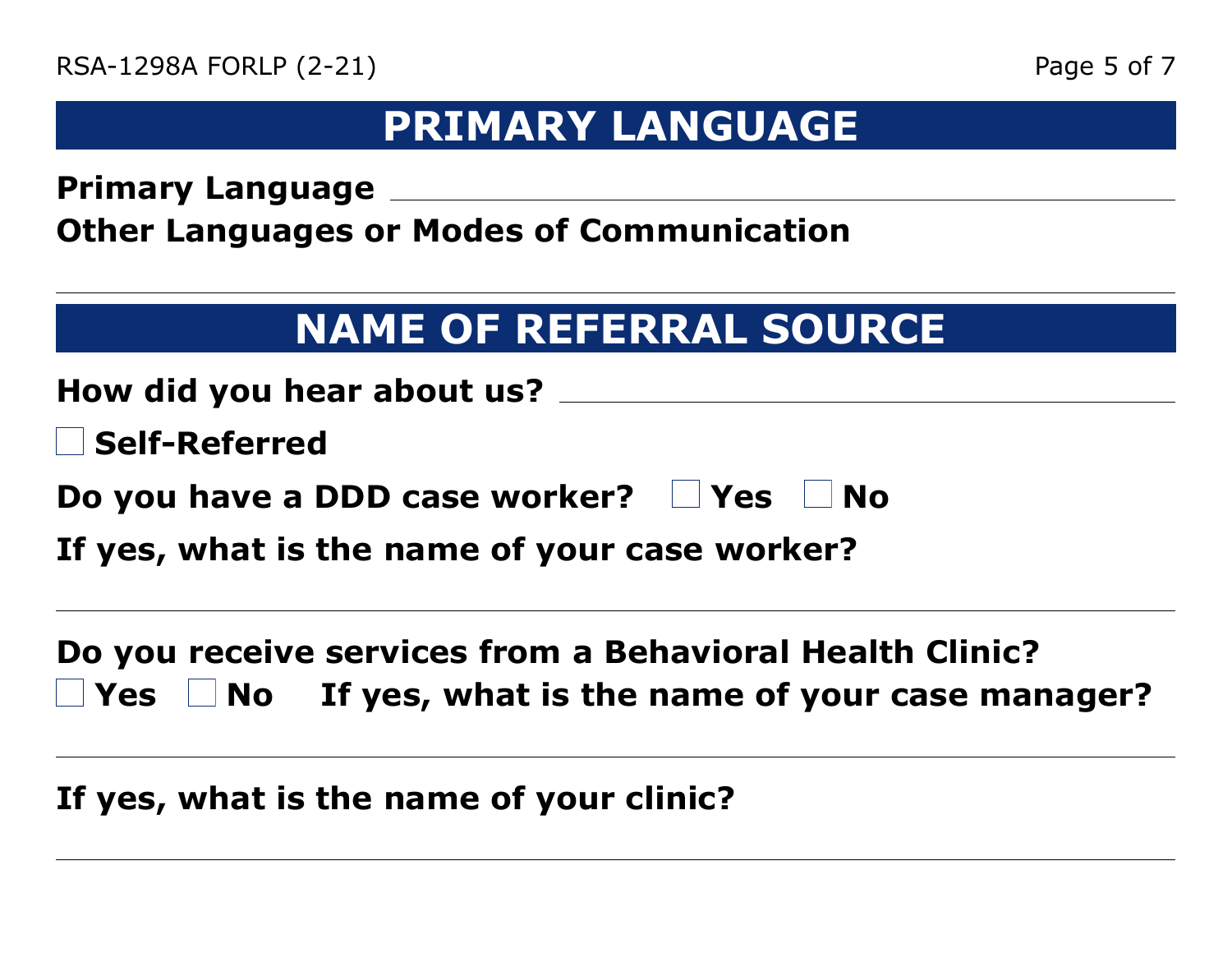| Page 6 of |  |
|-----------|--|
|           |  |

| <b>WHAT IS YOUR DISABILITY(IES)</b> |
|-------------------------------------|
| <b>PLEASE CHECK ALL THAT APPLY.</b> |

- **Behavioral Health**
- **Blind or Visually Impaired**
- **Deaf or Hard of Hearing**
- **Developmental Delay**
- **Cognitive Delay**
- **Other:** *(please describe)*
- **Do you want to work?**

| <b>No</b><br>'Yes |
|-------------------|
|-------------------|

**If yes, please describe your job goal below.**

**Are you a family member or close associate of an RSA program employee?** No **Optional: Please disclose the name of the family member or close associate.**

**Date Submitted:**